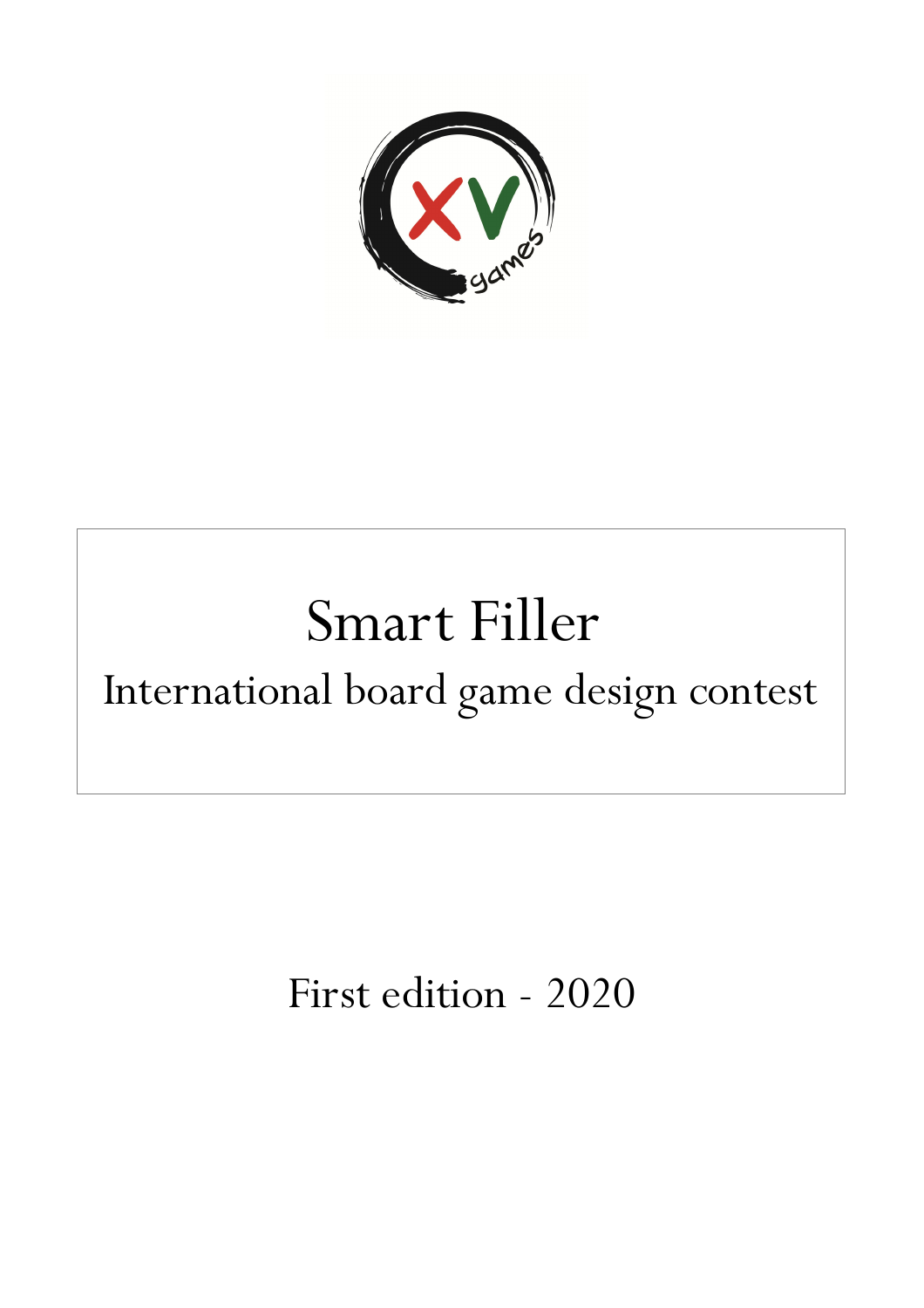#### **INTRODUCTION**

The Smart Filler contest is born as challenge for game designers to create products in the main focus of XVgames' line. We strongly believe that Smart Fillers are a great addition to modern board game industry, thanks to their characteristics:

- they are easy to learn, so most of the brain strength focuses on developing strategies more than trying to remember the rules.
- They are fast to play, so they can be brought on the table more often.
- Having few components, they are cheap to buy, that is a great plus in an overcrowded market.
- They are quick, but having perfect ( or almost perfect) information rulesets they can reach deep strategical layers.

For these reasons, we want to give the opportunity to international designers to explore this category of games and enjoy its peculiarity.

#### **TIMING**

The games can be send from  $1<sup>st</sup>$  of january 2020 to the  $30<sup>th</sup>$  of may 2020. Games received after  $1<sup>st</sup>$  of June 2020 will not be considered for the contest. From the list of games, 10 finalists will be chosen and announced during the month of june 2020. The winner will be announced at Xvday on 15<sup>th</sup> november 2020.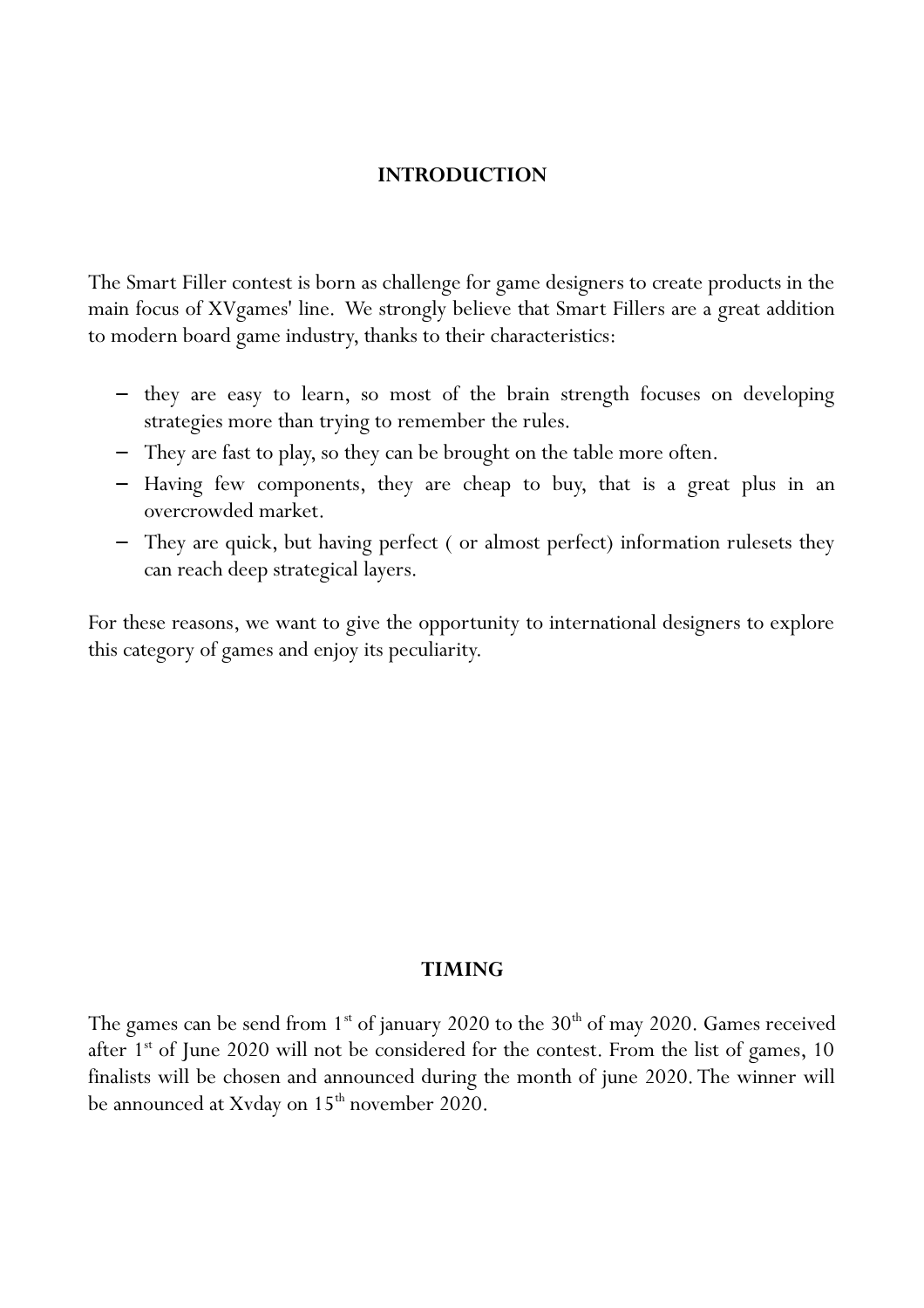## **HOW TO REGISTER A GAME**

Any game designer can register one or more games to the contest.

The registration is free of charge.

If the game has common and simple components, it is enough to send an email with a detailed rulebook at  $\inf(0, \alpha)$ xvgames. it. The Rulebook MUST be in english language.

If the game has components that can be easily build with paper and cardboard, it is necessary to send an email with the print and play files for the game.

If the game has special components, hard to find or build, then it is necessary to send a working prototype at

XVgames di Marcello Bertocchi via Prati 59 25086 Rezzato (BS) Italy

In case of doubt, please contact in advance.

# **WHICH KIND OF GAMES CAN BE REGISTERED**

Any game can be registered to the contest, but always keeping in mind the basic concept of the Smart Filler idea so:

- 1. mainly 2 players games.
- 2. Perfect (or almost perfect) information
- 3. few rules
- 4. few components
- 5. short game length

Games completely out of the concept, will be discarded without further reading. Games that follow the guide but not in all 5 points, will still be evaluated but considered as penalized and will then need to have some very strong bonus to overcome the penalty. Theme and graphics are not compulsory, and will not be considered a main factor to judge the games. A particularly well thought graphic or theme might be considered as a small bonus.